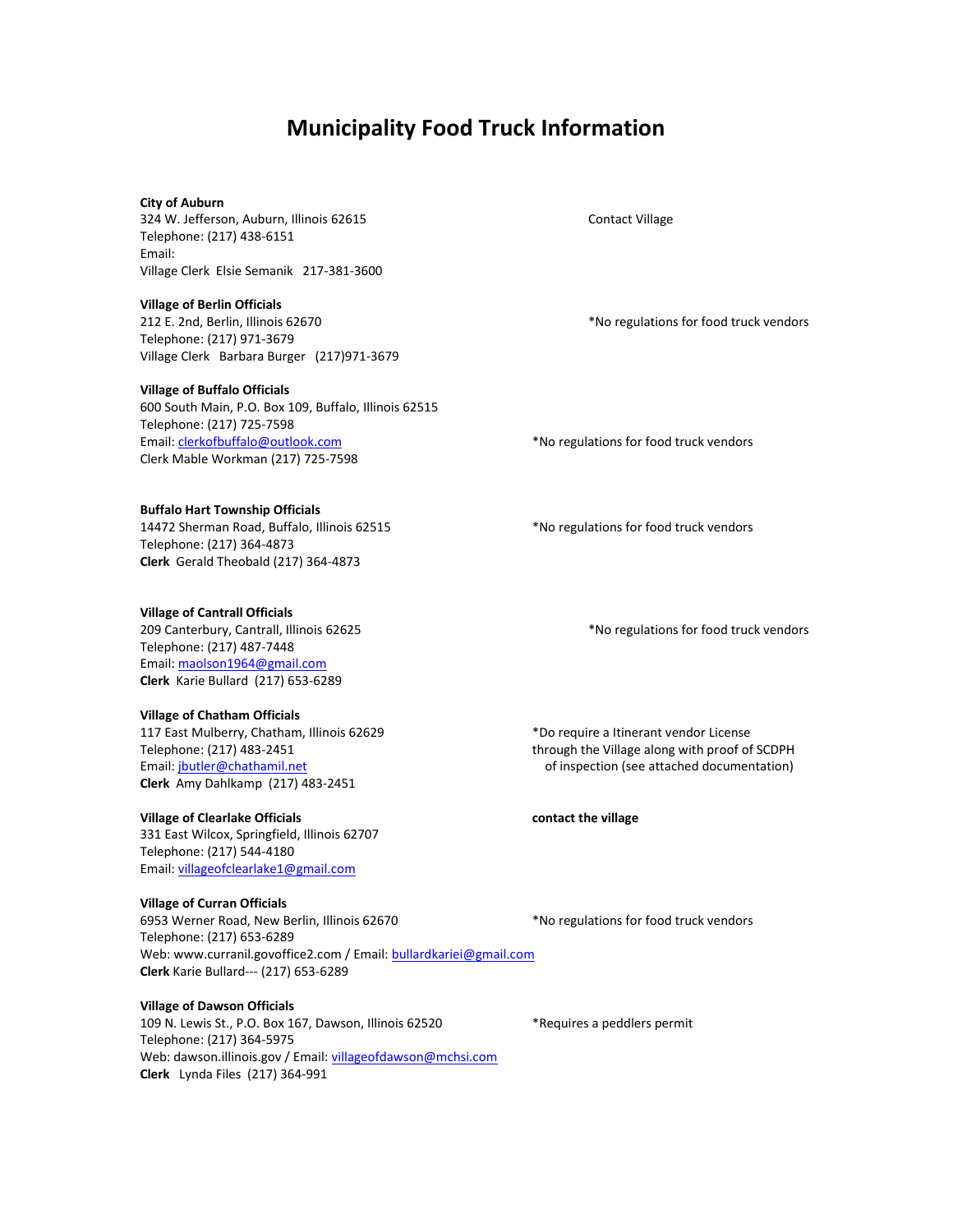**Village of Divernon Officials**  50 East Brown, Divernon, Illinois 62530 \* Do require a Itinerant vendor License **Clerk** Rodney Molnar --- (217) 341-2304

Telephone: (217) 628-3416 through the Village along with proof of SCDPH Email[: divernonclerk@comcast.net](mailto:divernonclerk@comcast.net) inspection (see attached documentation)

**Village of Grandview Officials**  2377 E. Reservoir, Springfield, Illinois 62702 \* No Regulations on food truck vendors Telephone: (217) 528-7624 Web: www.villageofgrandview.com Email[: villageofgrandviewil@comcast.net](mailto:villageofgrandviewil@comcast.net) **Clerk** Michelle Bates -(217) 299-3902

**Village of Illiopolis Officials** 

302 Fifth Street, P.O. Box 299, Illiopolis, Illinois 62539 \*\* No Regulations on food truck vendors Telephone: (217) 486-2511 Web: illiopolis.illinois.gov Email[: illiopolisclerk@comcast.net](mailto:illiopolisclerk@comcast.net) **Clerk** Tonia R. Etter (217) 486-2511

**Village of Jerome Officials**  2901 Leonard, Springfield, Illinois 62704 \*Requires inspection and peddler permit Telephone: (217) 546-2203 Web: www.villageofjerome.com Email[: jeromeclerk@comcast.net](mailto:jeromeclerk@comcast.net) **Clerk** Linda Wheeland (217) 546-5265

**City of Leland Grove Officials According to According No Commercial business is allowed** 2000 Chatham Rd, Leland Grove, Illinois 62704 Telephone: (217) 698-1300 Web: www.lelandgrove.com Email: sklokk69@att.net

**Village of Loami Officials**  602 North Main, P.O. Box 226, Loami, Illinois 62661 Telephone: (217) 624-3111 **Example 2018** \*No regulations on food trucks but they check Web: www.loami.org / Email: [loamiil@mchsi.com](mailto:loamiil@mchsi.com) to make sure they are current with SCDPH **Clerk L**aurie Glynn (217) 624-3111

**Village of Mechanicsburg**  220 Elizabeth Street, PO Box 148, Buffalo, Illinois 62515 contact the village Telephone: (217) 364-4831 Email: mechanicsburgvillage@gmail.com **Clerk** Amy Billbe (217) 364-5447

**Village of New Berlin Officials** 301 E. Illinois, P.O. Box 357, New Berlin, Illinois 62670 \*\* No regulations on food trucks Telephone: (217) 488-6312 Web[: www.newberlin.il.us](http://www.newberlin.il.us/) Email: village@newberlin.il.us **Clerk** Kelly Yates (217) 652-2186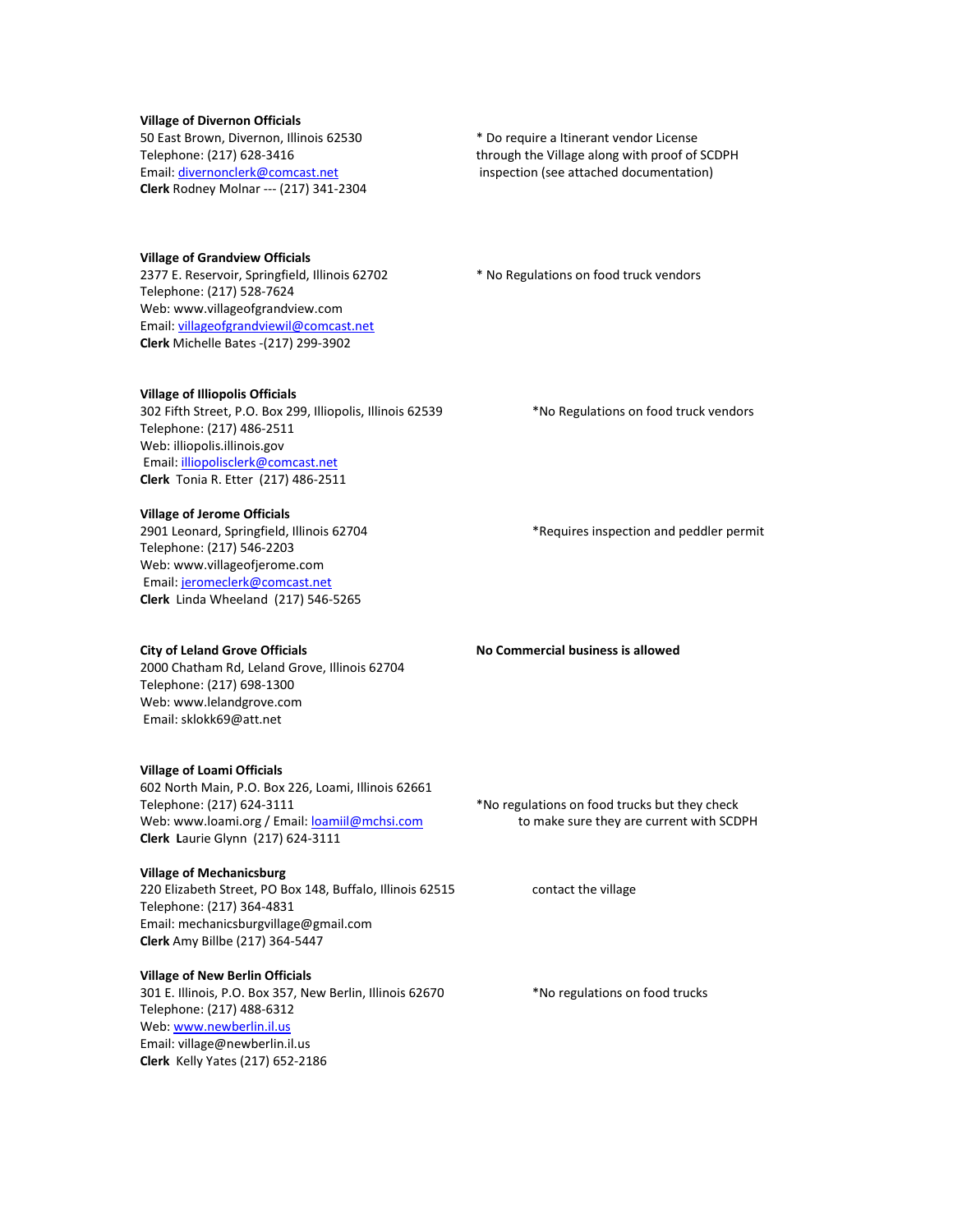### **Village of Pawnee Officials**

617 7th Street, P.O. Box 560, Pawnee, Illinois 62558 Contact the village Telephone: (217) 625-2941 Web: www.pawneeil.net Email[: vpawnee@comcast.net](mailto:vpawnee@comcast.net) **Clerk** Devona Martin (217) 801-0109

# **Village of Pleasant Plains**

P.O. Box 177 **DETE EXECUTE:**  $\frac{1}{2}$  our guidelines to possibly adopt. Pleasant Plains, IL 62677 Phone: (217) 626-1024/ Fax: (217) 626-1024 Website[: Village of Pleasant Plains](http://www.pleasantplainsillinois.com/) E-Mail[: Village of Pleasant Plains](mailto:villageclerk@casscomm.com)

1200 E. Riverton Rd Riverton, IL 62561 Phone: (217) 629-9122 / Fax: (217) 629-9132 Website[: Village of Riverton](http://www.riverton.illinois.gov/) E-Mail[: Village of Riverton](mailto:villageofriverton@yahoo.com)

# **Village of Rochester**

1 Community Dr \***No regulations in place for food**  P.O. Box 618 **trucks** Rochester, IL 62563 Phone: (217) 498-7192 / Fax: (217) 498-9425 Website[: Village of Rochester](http://www.rochesteril.org/) E-mail[: Village of Rochester](mailto:village@rochesteril.org) 

401 St. John's Dr. Sherman, IL 62684 Phone: (217) 496-2621 / Fax: (217) 496-3420 Website[: Village of Sherman](http://www.shermanil.org/) E-Mail[: Village of Sherman](mailto:info@shermanil.org)

# **Village of Southern View \*Contact the village**

3410 S. 5th Southern View, IL 62703 Phone: (217) 529-3352 / Fax: (217) 529-2062 Website: Village [of Southern View](http://www.southernview.us/) E-Mail[: Village of Southern View](mailto:jgordon@southernview.us)

111 E. Prairie Street P.O. Box 110 Spaulding, IL 62561 Phone: (217) 629-8188 / Fax: (217) 629-8405 Email[: Village of Spaulding](mailto:jean.hillyer@villageofspaulding.com) Website[: Village of Spaulding](http://villageofspaulding.com/)

200 W. 4<sup>th</sup> \*No regulations on food Trucks but willing to look into

# **Village of Riverton Requires solicitor permit**

# **Village of Sherman \*requires Solicitors permit**

### **Village of Spaulding Permits are required**